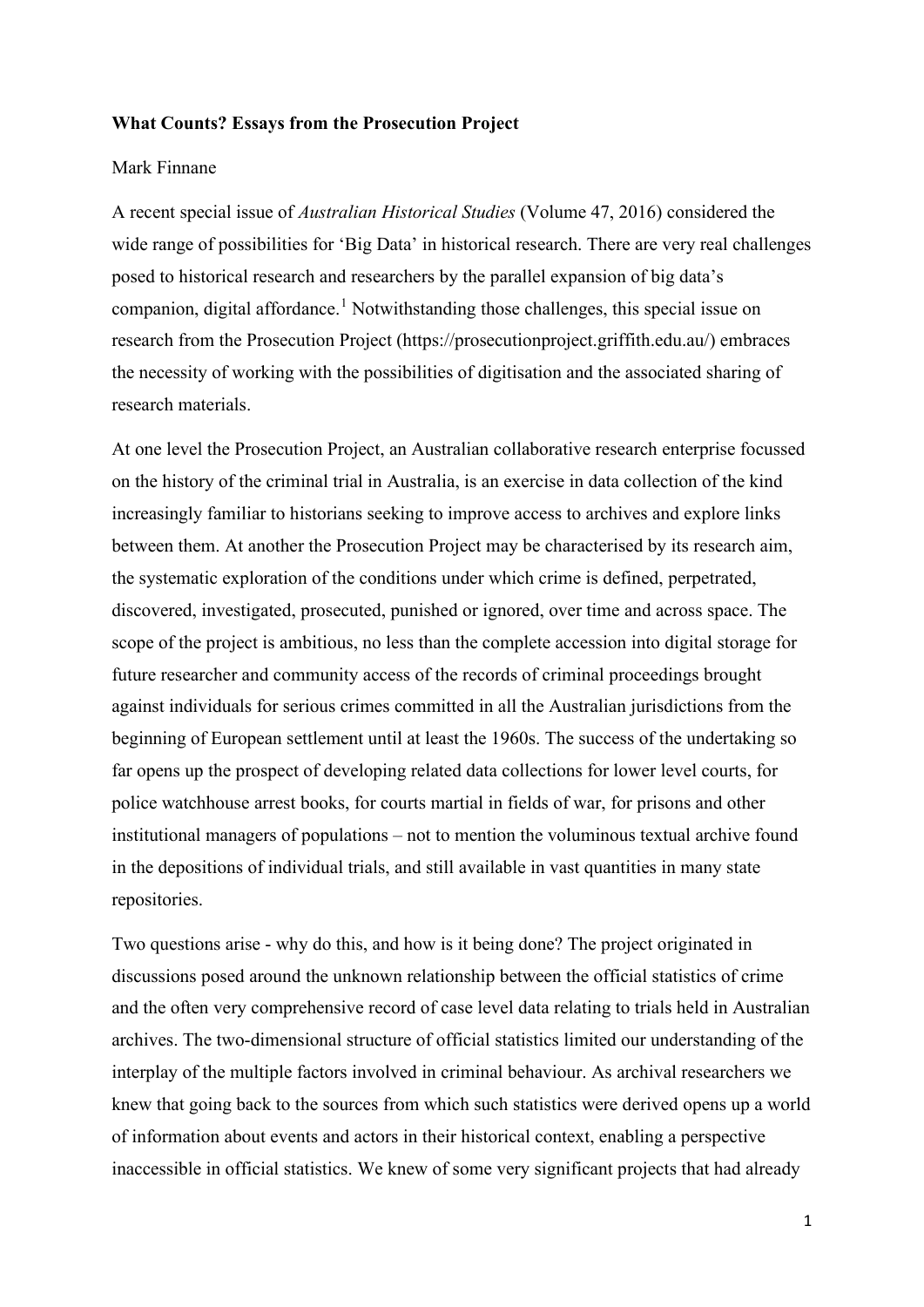been undertaken to use digital technology and the World Wide Web to retrieve and then make publicly accessible the criminal justice records of the past – some of it work closely related to Australia's colonial history, *Founders and Survivors*

(https://foundersandsurvivors.com/: accessing the records of Tasmania's convict past); the *Old Bailey Online* (https://www.oldbaileyonline.org/: digitising the 250 year record of trial proceedings at the Old Bailey from which so many Australian convicts began their journey); and in a different setting altogether *Digital Harlem* (http://digitalharlem.org/: documenting everyday life in early-twentieth century Harlem). As criminal justice researchers in Australian nineteenth- and twentieth-century sources, we were aware of the potential of the various state archival repositories to be accessed in similar, systematic fashion.

How would it be done? With the assistance of funding support from the Australian Research Council and Griffith University, the project team worked with IT developers to design a web interface that would facilitate transcription from archive images into the forms of a relational database for secure storage, and future use. At an early stage we knew that even a multiperson research team was not likely to be able to undertake the data entry at a scale required even by the limited volume of appearances at Australian Supreme Courts, our first level of data. The project design was informed by an emerging awareness of the value of crowdsourced 'citizen science'. The data-entry site was thus designed to enable participation not only by researchers working in different locations across Australia, but also by volunteers, who were recruited to the project through writing to community and family history societies, as well as state archival volunteer groups. Over the seven years of the project to date (2013 on) about 400 volunteers have contributed at one time or another, with a smaller group of long-term contributors. One historical society (the Carnamah and District Historical Society, based in Western Australia) has made an especially large and continuing contribution. In a way not anticipated at the outset, the project has thus become one of those undertakings that draws from as well as contributes to a general community and public understanding of the value of an understanding of Australia's historical heritage.<sup>[2](#page-2-1)</sup>

Such a project also relies on the collaboration of data holders (the archive offices and the supreme court chief justices) as well as the survival of adequate records. The support of data holders has generally been very good, in some cases outstanding in their commitment. Accessing suitable records throws up numerous challenges. Remarkable as the survival of continuous records of the courts may be, there are frustrating interruptions to some series, uneven or close to illegible record-keeping in others. In the case of the Northern Territory,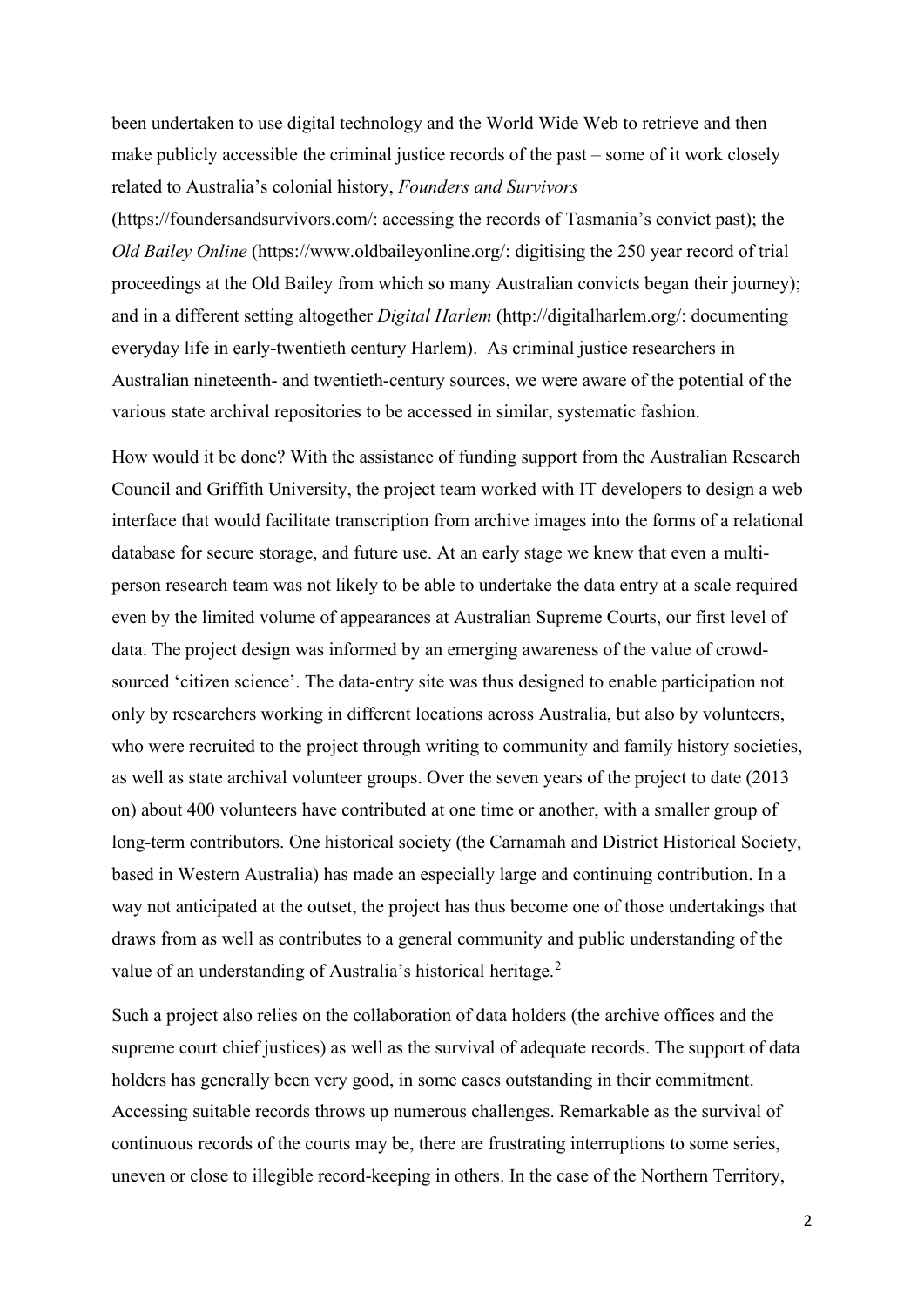the available records were lost in war or cyclone. Fortunately, much can be remedied through alternative sources, especially the inestimable Trove (https://trove.nla.gov.au/), and Australia's rich collections of official public sources, increasingly digitised, above all case law in the history collections of Australasian Legal Information Institute, or AustLII, (http://www.austlii.edu.au/), and the various jurisdictional *Police Gazettes*.

What is the Prosecution Project data? Records are collected at the case level from court registers that historically maintained a one-line record of each person prosecuted, with details including name, offence, trial location, verdict, sentence and punishment. Depending on the source, other information may be available including the names of witnesses, judicial officers, bail guarantors, defending lawyers, original committal dates and places. Each case represents an individual appearance – and further details about that person may be harvested by consulting other material (whether online or in other archival sources). The design of the database enables the importation of data from other sources, in some cases contributed by other researchers. As at March 2020 then, the data held by the Prosecution Project includes trial appearances at Australian supreme (or equivalent) courts from as early as 1788 through to 1965, as well as Australian prison data from prison record books or police gazettes, and twentieth century courts martial records – in total nearly 700,000 records. The research referenced in the articles published here draws on such data.

From its very beginnings the project was informed by the desire of the research team to create, not only a durable and verifiable record of Australian criminal prosecution, but one that might be shared across the research community more generally. In this respect digitisation and digital storage provides the great advantage of ready access to Australian materials, not only within the country but across the globe. The project's public website makes available through a public search page a selection of personal data relating to trials of individuals, up to 1940, a date determined in part by archival restrictions as well as ethical considerations on release of personal data. More important in the longer term for public access to the data may be the access facilitated through linking data produced by public institutions to the project – especially the Tasmanian Names Index (https://www.libraries.tas.gov.au/), which accesses Prosecution Project data to link a user to

<span id="page-2-3"></span><span id="page-2-2"></span><span id="page-2-1"></span><span id="page-2-0"></span>original sources in the Tasmanian archives, and Trove's People and Organisations zone (https://trove.nla.gov.au/people?q=), which harvests Prosecution Project data as part of a discovery service for finding Australian historical individuals.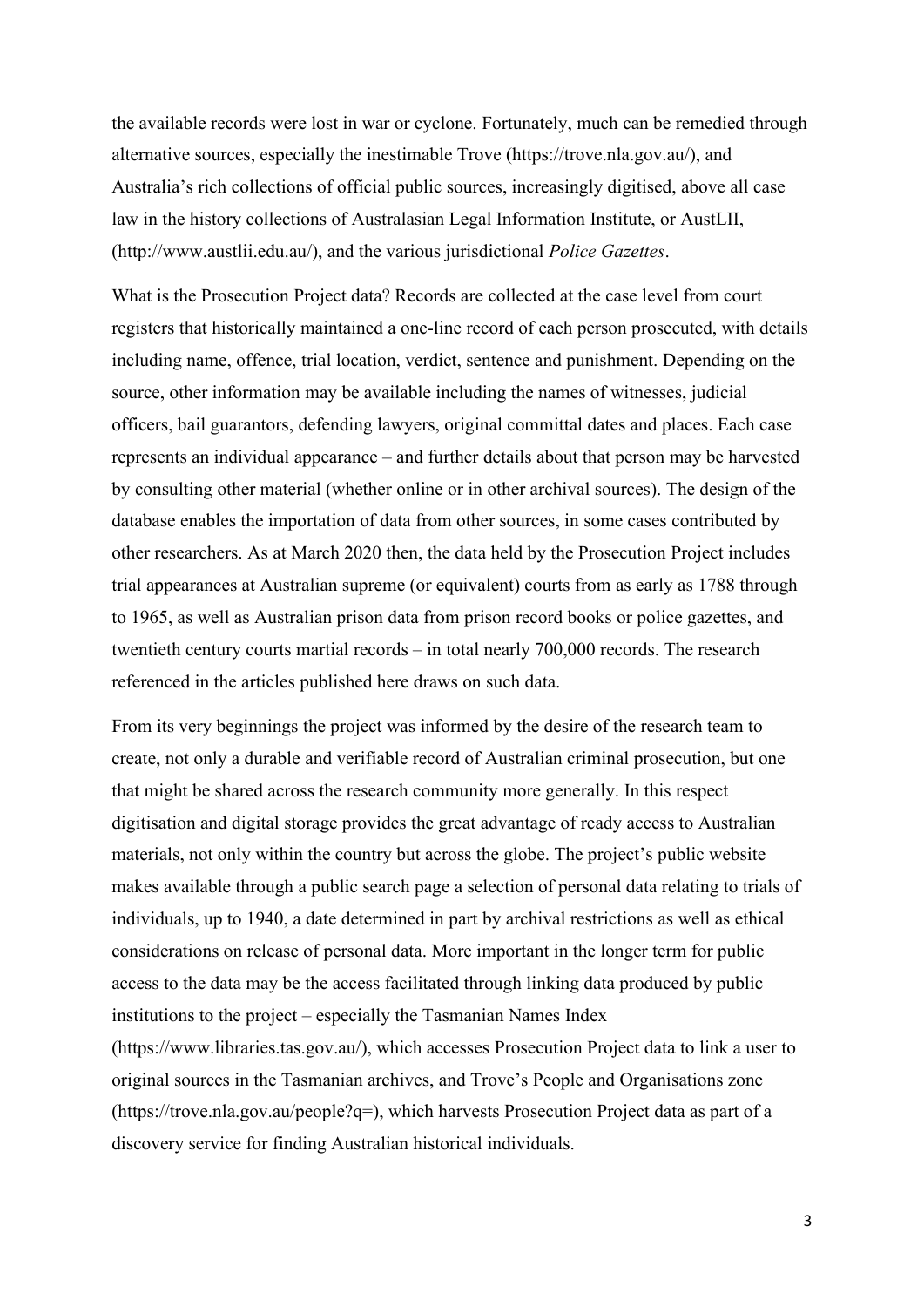For researchers, Prosecution Project data is now also available for continuing research, quantitative as well as qualitative, through the Australian Criminal Justice History Dataverse, accessible through a national repository of research data in social sciences and humanities managed by the Australian Research Data Commons.<sup>[3](#page-2-2)</sup> The development of this facility in 2019 has provided a means to generate archived datasets, derived by particular queries from the Prosecution Project database – whether defined by time period, jurisdiction, offence, attribute of an offender or other trial actor and so on. This protocol will also enable archiving of other data, including prison discharge, or prisoner record, or other institutional personnel records. Over time this promises to provide an exceptional resource for researchers anywhere seeking to access Australian historical data for large-scale longitudinal and comparative research in criminal justice and social history.

The sample of research presented in this volume points to the range of projects that will flow from such data. Such projects will not be limited to the research demands of criminal justice history with its interest in questions of process, justice, fairness as well as crime and its impacts. For an important reminder of the reach of crime and responses to it lies in the use of criminal justice institutional records as elements of the burgeoning industry of family and local histories. Police and prison records, as well as the newspaper reports of court proceedings, provide exceptional access to the lives of ordinary people in the past, sometimes the only access that we have to the ways in which some people spoke and acted – whether in eighteenth century proletarian London, or nineteenth century Aboriginal New South Wales, or twentieth century working-class Melbourne. [4](#page-2-3)

The criminal trial is a social event that proceeds through several stages. All lend themselves to historical investigation, of the kind developed in different ways in this collection of articles. The transformation of criminal justice institutions in the nineteenth century resulted in police developing a central role in criminal investigation and proceedings towards prosecution. At the outset their role was viewed with suspicion, but by the mid-twentieth century police were treated with deference by many judges. Lisa Durnian's study of the rise of the guilty plea in Australian criminal trials identifies the central role played by police in this phenomenon, a context for the late twentieth-century controversies over police verballing and corruption. Evidence gathered by police and prosecution authorities makes its way into a trial under historically variable rules of evidence in which the personal status of the witness is constantly in play. In her study of this process as it affected trials involving child witnesses,